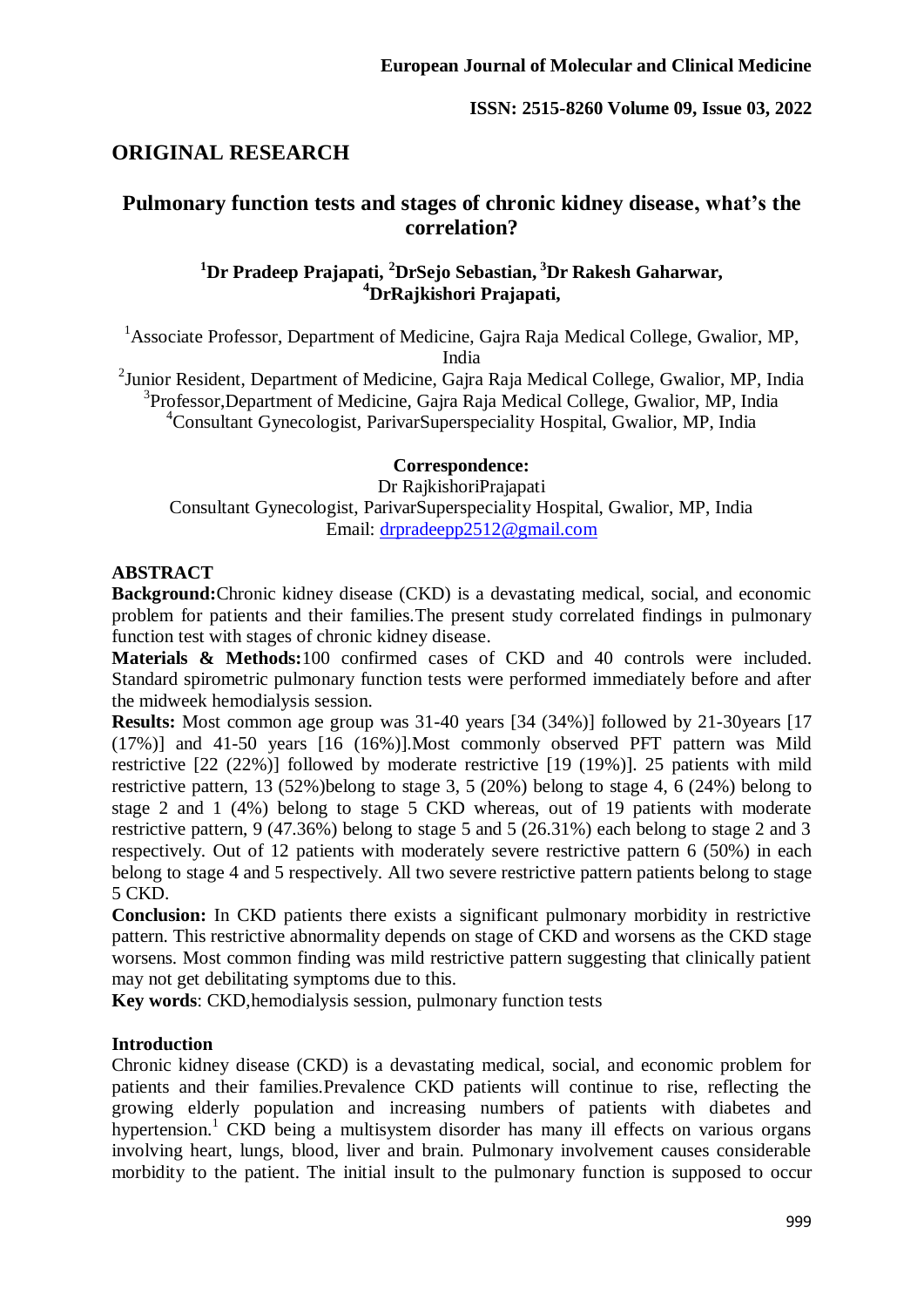during early stages of CKD itself. Assessment of such clinically unapparent yet pathologically important changes is important to reduce morbidity of the patient.<sup>2</sup> This is particularly important in light of increased life expectancy for ESRD patient by means of kidney transplantation. $3$ 

Dialysis is another potential therapy in management of ESRD especially in developing countries. In developed countries also, dialysis remain main modality of management because of discrepancy in the need and availability of organ donors.<sup>4</sup> Patients with CKD undergoing dialysis can develop dysfunction in multiple systems such as the musculoskeletal, cardiovascular, metabolic and respiratory systems. The musculoskeletal system is seriously affected, and there are several interrelated causal factors in the development of muscle problems in patients with  $CKD$ <sup>5</sup>. Various toxins that accumulate in the body due to impaired renal function as well as electrolyte abnormalities are responsible for the muscular involvement as per many studies.<sup>6</sup> The muscles responsible for respiratory function such as the diaphragm and intercostal, among others, are classified as skeletal muscles and may show decreases in muscle strength and endurance properties resulting from uremic myopathy.<sup>7</sup>The present study correlated findings in pulmonary function test with stages of chronic kidney disease.

## **Materials & methods**

The present study comprised of 100 confirmed cases of CKD and 40 controlsadmitted in medicine ward aged between 16-50 years. Exclusion criteria comprised of known cases of Asthma, Heart disease, COPD, Pulmonary TB and ILD, all critically ill and hemodynamically unstable patients.

Body mass index (BMI) was calculated as the ratio weight/height<sup>2</sup> (kg/m<sup>2</sup>). Blood samples were collected from all patients for the biochemical and hematological parameters. Standard spirometric pulmonary function tests were performed immediately before and after the midweek hemodialysis session. Forced vital capacity (FVC), forced expiratory volume in the first second (FEV1), peak expiratory flow rate (PEFR), mean forced expiratory flow between 25% and 75% of the FVC (FEF25–75), and the FEV1/FVC ratio were measured and calculated as%predicted using normal values determined on the basis of age, race, height, and sex (FVC%, FEV1%, PEFR%, and FEF 25–75%).All the data were analyzed using IBM SPSS Ver. 20 software. Data were expressed as percentage and mean±SD. The data was analyzed with "the independent samples t-test." This was significant if the p-value is <0.05.

#### **Results**

| Age group    | No of patients | Percentage |
|--------------|----------------|------------|
| $10 - 20$    |                |            |
| $21 - 30$    |                |            |
| $31 - 40$    | 34             | 34         |
| $41 - 50$    | 18             | 18         |
| 51-60        | 16             | 16         |
| 61-70        |                |            |
| <b>Total</b> | 100            | 100.0      |

#### **Table 1: Age Distribution**

Table I shows that most common age group was 31-40 years [30 (30%)] followed by 21-30 [16 (16%)] and 41-50 years [16 (16%)].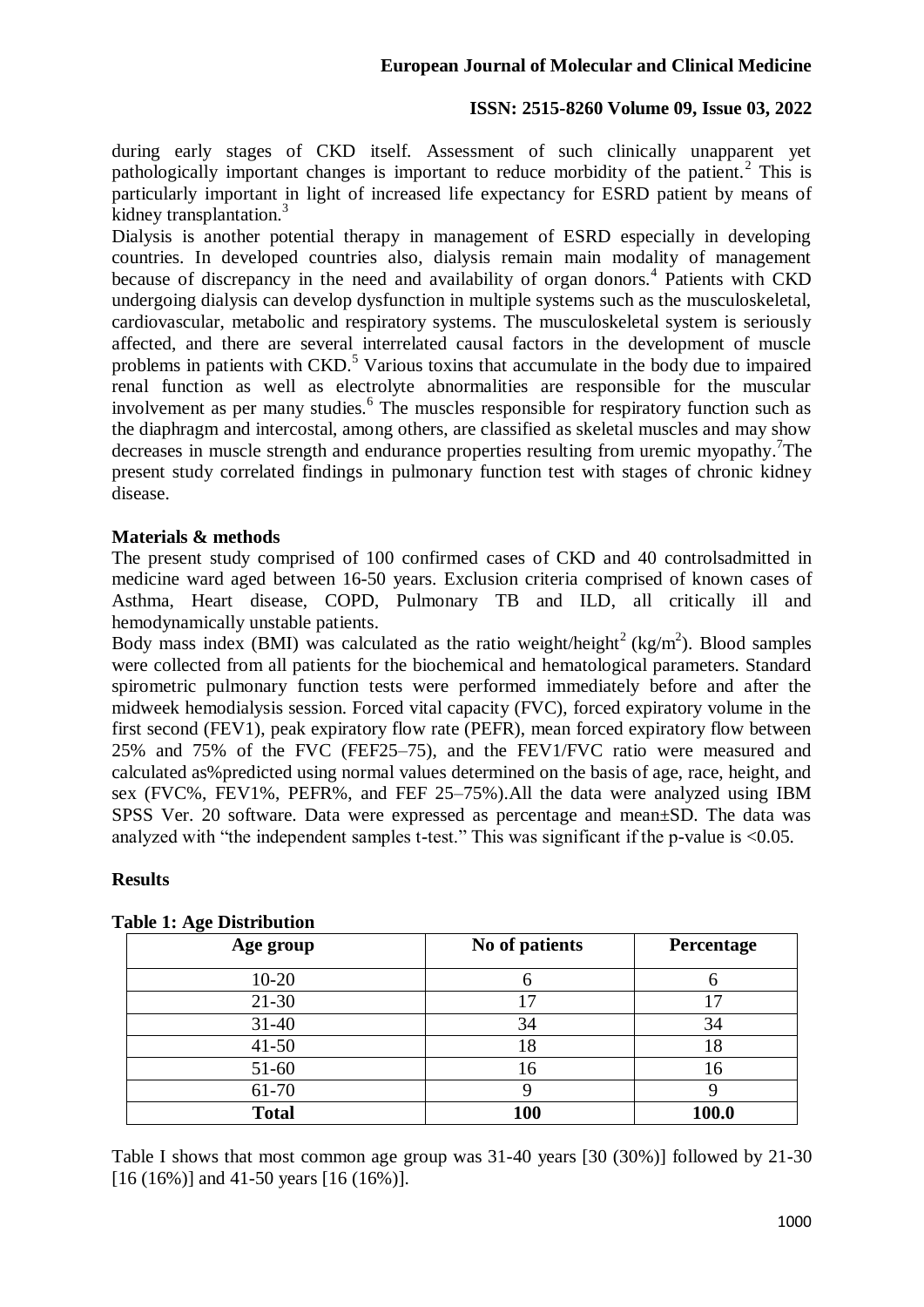|                  |              | <b>Frequency</b> | <b>Percent</b> |
|------------------|--------------|------------------|----------------|
|                  | Stage 2      | . 4              | 20.0           |
|                  | Stage 3      |                  | 24.2           |
| <b>CKD</b> Stage | Stage 4      |                  | 25.8           |
|                  | Stage 5      |                  | 30.0           |
|                  | <b>Total</b> | 70               | 100            |

|  |  |  |  | Table II Distribution of patients according to CKD Staging |
|--|--|--|--|------------------------------------------------------------|
|  |  |  |  |                                                            |

Table II shows that out of 70 patients, most of them were having stage 5 CKD [21 (30%)] followed by stage 4 [18 (25.8%) and 3 [17 (24.2%) and stage 2 [14 (20%)].

#### **Table III Distribution of patients according to PFT findings**

|                        | ີ<br><b>PFT Findings</b> | ີ<br><b>Frequency</b> | <b>Percent</b> |
|------------------------|--------------------------|-----------------------|----------------|
|                        | <b>MILD RESTRICTIVE</b>  | 22                    | 22             |
| <b>PFT</b><br>Findings | MODERATE RESTRICTIVE     |                       |                |
|                        | MODERATELY-SEVERE        |                       |                |
|                        | <b>RESTRICTIVE</b>       |                       |                |
|                        | SEVERE RESTRICTIVE       |                       |                |
|                        | <b>NORMAL</b>            | 42                    |                |
|                        | <b>Total</b>             | 100                   | 100            |

Table III shows that most commonly observed PFT pattern was Mild restrictive [22 (22%)] followed by moderate restrictive [21(21%)].

| <b>PFT</b> pattern                  | <b>Stage 2</b> | Stage 3  | <b>Stage 4</b> | Stage 5  | <b>Total</b> |
|-------------------------------------|----------------|----------|----------------|----------|--------------|
| Normal                              | 9(100)         | 0(0)     | 0(0)           | 0(0)     | 9(100)       |
| Mild restrictive                    | 6(24)          | 13(52)   | 5(20)          | 1 (4)    | 25(100)      |
| Moderate restrictive                | 0(0)           | 5(26.31) | 5(26.31)       | 9(47.36) | 19 (100)     |
| Moderately<br>severe<br>restrictive | 0(0)           | 0(0)     | 6(50)          | 6(50)    | 12 (100)     |
| Severe restrictive                  | 0(0)           | 0(0)     | 0(0)           | 2(100)   | 2(100)       |
| Total                               | 15             | 18       | 16             | 18       |              |

#### **Table IV Distribution of patients according to PFT findings based on CKD stages**

Table IV shows that out of 25patients with mild restrictive pattern, 13 (52%)belong to stage 3, 5 (20%) belong to stage 4, 6 (24%) belong to stage 2 and 1 (4%) belong to stage 5 CKD whereas, out of 19 patients with moderate restrictive pattern, 9 (47.36%) belong to stage 5 and 5 (26.31%) each belong to stage 2 and 3 respectively. Out of 12 patients with moderately severe restrictive pattern 6 (50%) in each belong to stage 4 and 5 respectively. All two severe restrictive pattern patients belong to stage 5 CKD.

| Table VBaseline parameters between case and control groups |
|------------------------------------------------------------|
|------------------------------------------------------------|

|     | Cohort  | <b>A</b> 1 | <b>Mean</b> | Std.<br>deviation | <b>Std. Error</b><br><b>Mean</b> |       |
|-----|---------|------------|-------------|-------------------|----------------------------------|-------|
| Age | Control | 40         | 39.17       |                   | 2.04                             | 0.447 |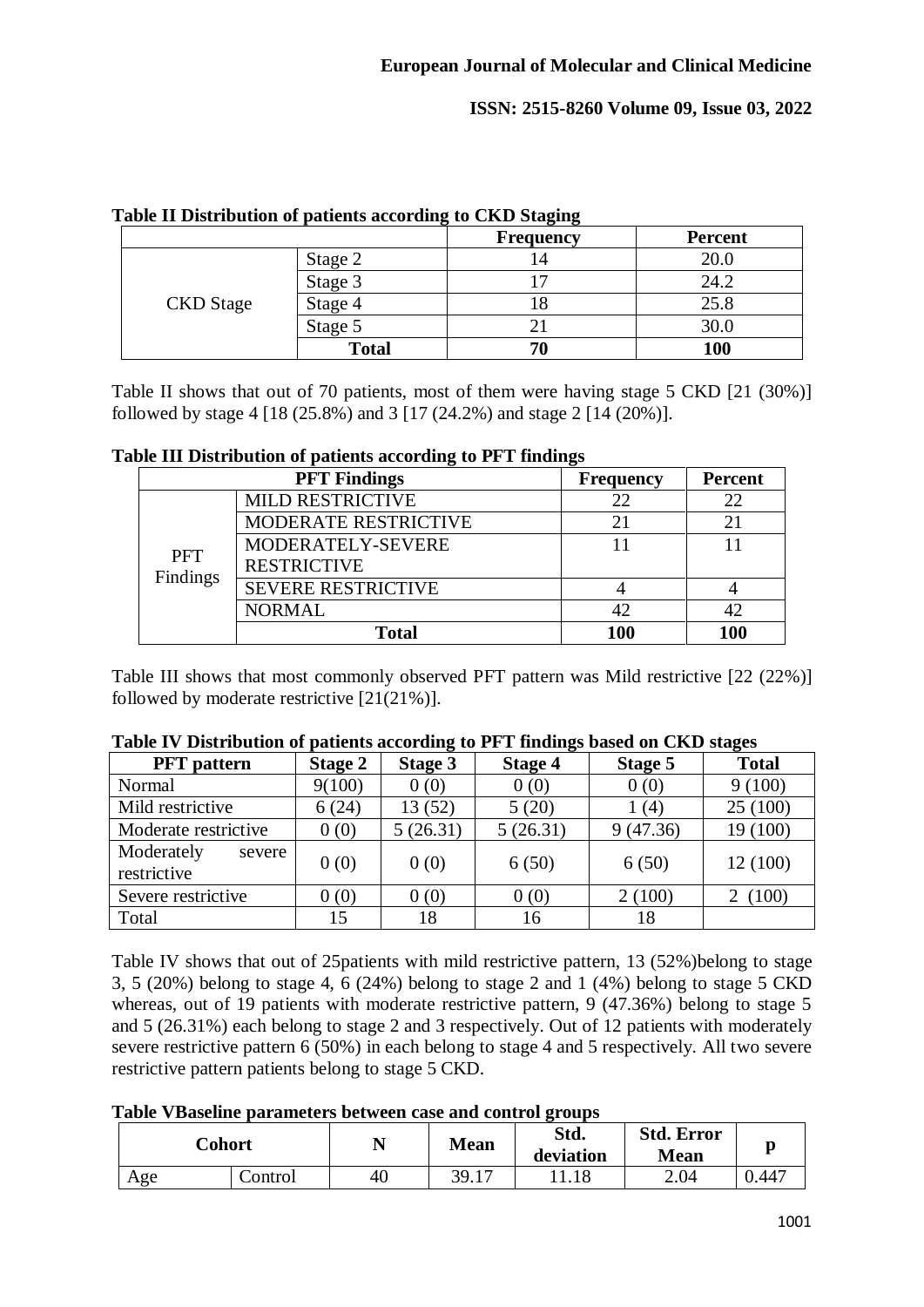|             | Case    | 60 | 41.47  | 14.45 | 1.87 |         |
|-------------|---------|----|--------|-------|------|---------|
| Urea        | Control | 40 | 32.10  | 5.47  | 1.00 | < 0.001 |
|             | Case    | 60 | 89.52  | 49.86 | 6.44 |         |
| Creatinine  | Control | 40 | 0.81   | 0.26  | 0.05 | < 0.001 |
|             | Case    | 60 | 4.50   | 3.80  | 0.49 |         |
| <b>CrCl</b> | Control | 40 | 96.93  | 3.28  | 0.60 | < 0.001 |
|             | Case    | 60 | 28.10  | 20.22 | 2.61 |         |
| <b>FVC</b>  | Control | 40 | 95.46  | 4.14  | 0.76 | < 0.001 |
|             | Case    | 60 | 69.32  | 12.14 | 1.57 |         |
|             | Control | 40 | 94.77  | 4.29  | 0.78 | < 0.001 |
| FEV1        | Case    | 60 | 78.46  | 11.07 | 1.43 |         |
| FEV1/FVC    | Control | 40 | 95.05  | 3.93  | 0.72 | < 0.001 |
|             | Case    | 60 | 102.56 | 8.28  | 1.07 |         |
| FEF 25-75   | Control | 40 | 76.81  | 2.93  | 0.53 | < 0.001 |
|             | Case    | 60 | 70.90  | 7.57  | 0.98 |         |
| <b>PEF</b>  | Control | 40 | 90.35  | 5.91  | 1.08 | < 0.001 |
|             | Case    | 60 | 84.92  | 7.35  | 0.95 |         |

**ISSN: 2515-8260 Volume 09, Issue 03, 2022**

Table V shows that while comparing between Cases and Control, urea, creatinine and FEV1/FVC was significantly higher, whereas CrCl, FVC, FEV1, FEF 25-75 and PEF was significantly lower respectively.

| <b>Descriptive Statistics</b> |             |            |                       |             |  |  |  |
|-------------------------------|-------------|------------|-----------------------|-------------|--|--|--|
|                               | <b>CKD</b>  | Mean       | <b>Std. Deviation</b> | $\mathbf N$ |  |  |  |
| Control                       | Urea        | 31.1234350 | 5.335346              | 40          |  |  |  |
|                               | Creatinine  | .808667    | .2665575              | 40          |  |  |  |
|                               | CrCl        | 95.453544  | 3.253445              | 40          |  |  |  |
|                               | <b>FVC</b>  | 95.4735563 | 4.632445              | 40          |  |  |  |
|                               | FEV1        | 94.434654  | 4.1232254             | 40          |  |  |  |
|                               | FEV1/FVC    | 95.3433312 | 3.8978898             | 40          |  |  |  |
|                               | FEF 25-75   | 76.5448437 | 2.9674236             | 40          |  |  |  |
|                               | <b>PEF</b>  | 90.345000  | 5.9096115             | 40          |  |  |  |
| Stage 2                       | Urea        | 61.250000  | 6.7973925             | 15          |  |  |  |
|                               | Creatinine  | 1.580833   | .1845121              | 15          |  |  |  |
|                               | <b>CrCl</b> | 60.700000  | .8964577              | 15          |  |  |  |
|                               | <b>FVC</b>  | 86.675000  | 7.5603181             | 15          |  |  |  |
|                               | FEV1        | 92.250000  | 4.5094850             | 15          |  |  |  |
|                               | FEV1/FVC    | 102.908333 | 2.4130171             | 15          |  |  |  |
|                               | FEF 25-75   | 78.933333  | 1.3337121             | 15          |  |  |  |
|                               | PEF         | 95.991667  | 3.5025856             | 15          |  |  |  |
| Stage 3                       | Urea        | 55.800000  | 9.5259045             | 18          |  |  |  |
|                               | Creatinine  | 2.023333   | .3565242              | 18          |  |  |  |
|                               | <b>CrCl</b> | 37.180000  | 5.4137655             | 18          |  |  |  |
|                               | <b>FVC</b>  | 70.725333  | 4.6706896             | 18          |  |  |  |
|                               | FEV1        | 83.060000  | 2.4694707             | 18          |  |  |  |
|                               | FEV1/FVC    | 103.906667 | 3.0834736             | 18          |  |  |  |

|  | Table VI Correlation between renal and PFT parameters |  |  |
|--|-------------------------------------------------------|--|--|
|  |                                                       |  |  |

 $\overline{\phantom{a}}$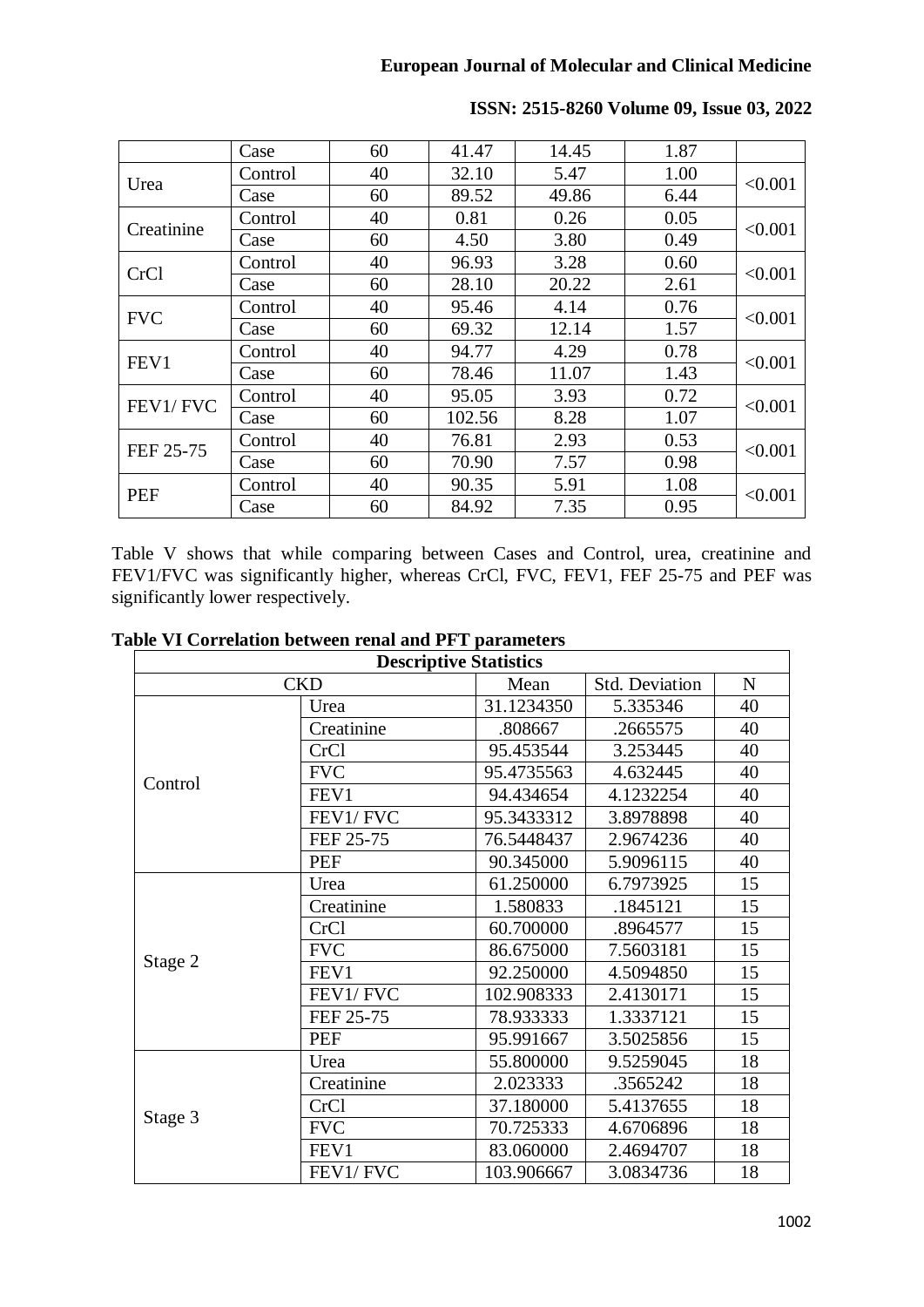|                    | FEF 25-75  | 75.753333  | 4.3928297  | 18 |
|--------------------|------------|------------|------------|----|
|                    | PEF        | 87.293333  | 2.2808102  | 18 |
| Stage 4<br>Stage 5 | Urea       | 74.333333  | 20.6870100 | 16 |
|                    | Creatinine | 3.699333   | .7083428   | 16 |
|                    | CrCl       | 17.980000  | 3.8921533  | 16 |
|                    | <b>FVC</b> | 65.806667  | 8.0712423  | 16 |
|                    | FEV1       | 75.926667  | 6.7308954  | 16 |
|                    | FEV1/FVC   | 104.020000 | 7.3394433  | 16 |
|                    | FEF 25-75  | 69.160000  | 6.6994456  | 16 |
|                    | <b>PEF</b> | 82.806667  | 3.2901295  | 16 |
|                    | Urea       | 149.122222 | 51.3799063 | 18 |
|                    | Creatinine | 9.165000   | 3.8155337  | 18 |
|                    | CrCl       | 7.216667   | 2.4684480  | 18 |
|                    | <b>FVC</b> | 59.494444  | 8.7058785  | 18 |
|                    | FEV1       | 67.527778  | 9.2090624  | 18 |
|                    | FEV1/FVC   | 99.993889  | 13.1013350 | 18 |
|                    | FEF 25-75  | 62.938889  | 2.9500028  | 18 |
|                    | <b>PEF</b> | 77.316667  | 3.1205674  | 18 |

**ISSN: 2515-8260 Volume 09, Issue 03, 2022**

Table VI shows that there was correlation between renal and PFT parameters.

# **Discussion**

The relationships between the lungs and the kidneys are clinically important ones in both health and disease. Chronic renal failure may affect respiratory function.<sup>8</sup> Pulmonary dysfunction may be the direct consequence of circulating uremic toxins or may result indirectly from volume overload, anaemia, immune suppression, extra osseous calcification, malnutrition, electrolyte disorders, and/or acid–base imbalances. 9,10

In the study, most common age group was 31-40 years and there is clear cut male predominance (64%). This trend is same as those in many other studies indicating the risk of male gender for CKD. In the study, most commonly observed PFT pattern was Mild restrictive (25%) followed by moderate restrictive (19%).Out of 70 patients with mild restrictive pattern, 13 (52%) belong to stage 3, 5 (20%) belong to stage 4, 6 (2%) belong to stage 2 and 1 (4%) belong to stage 5 CKD whereas, out of 19 patients with moderate restrictive pattern, 9 (47.36%) belong to stage 5 and 5 (26.31%) each belong to stage 2 and 3 respectively. Out of 12 patients with moderately severe restrictive pattern 6 (50%) in each belong to stage 4 and 5 respectively. All three severe restrictive pattern patients belong to stage 5 CKD.Navaneetetal<sup>12</sup>evaluated 7,610 participants.Prevalence of obstructive lung function adjusted to the mean age of 55 years and 50% men in the CKD and non-CKD groups were 15.6% and 13.3%, respectively ( $P = 0.2$ ).

In present study out of 60 patients 46.67% were diabetic and 52.75% were hypertensives, but both are considered as the important risk factors for the development of renal complications. Most of them were having stage 5 CKD (35%) followed by stage 3 (20%) and stage 4 (30%) and stage 2 (15%). In this study 28 patients were diabetics. Of them 31.76% were each in stage 4 and stage 5 while 20.28% each in stages 2 & 3. Many studies conducted in diabetics' patients has found a restrictive pattern in PFT. Studies by Nandiniet al<sup>13</sup>, Sanjeevverma et  $a^{14}$ concluded that diabetics can produce a restrictive pattern.

Out of 38 Hypertensive patients, most of them had stage 5 CKD [12 (31.57%)] followed by Stage 4 [11 (28.94%)] and Stage 3 [7 (18.4%)]and stage 2 [8 (21.05%)].Hypertension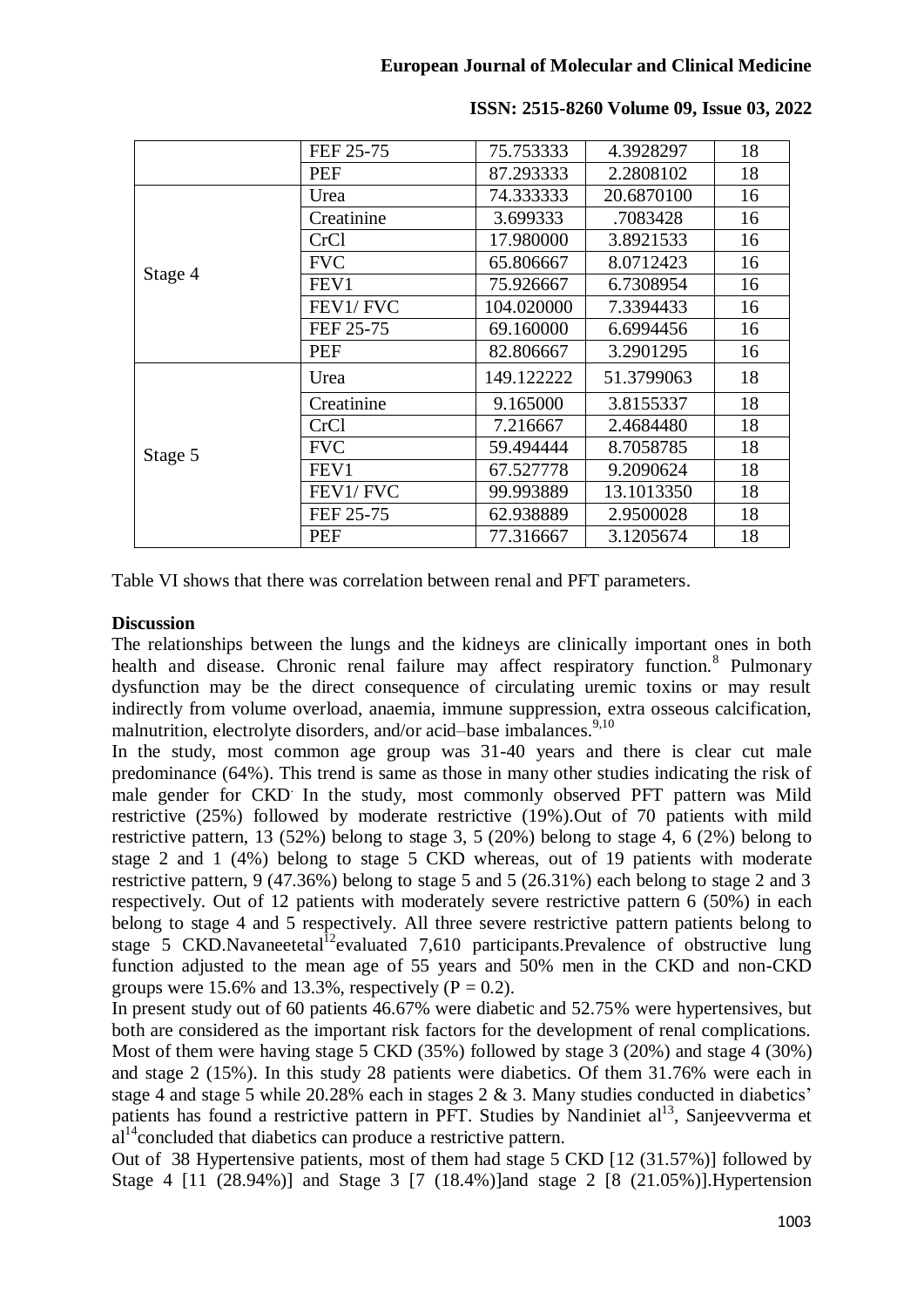anddiabetes also has deleterious effect of spirometry findings. Out of 22 patients who were on MHD, 9 (40.9%) belong to stage 4 whereas 13 (59.1%) belong to stage 5 CKD. Study has not shown any statistically significant difference in patients on hemodialysis and not on hemodialysis. Most of the studies have shown an improvement in PFT parameters after dialysis compared to before hemodialysis. But this study compared PFT before and after hemodialysis while my study compared patients on hemodialysis with patient not on hemodialysis. Also patients were not grouped according to duration of hemodialysis.

Abdalla et al<sup>15</sup> studied 60 subjects after classifying them into 3 groups: Hemodialysis group (HDG) included 20 patients with end stage renal disease (ESRD) on regular hemodialysis for at least six months and were clinically stable and compared with control. They reported that There was a significant difference between HDG, TG and CG regarding FVC% of predicted, FEV1% of predicted, FEF 25–75% of predicted and PEFR% of predicted which is in agreement with the present study findings.

Finally, correlation between PFT changes and abnormal RFT was analyzed. No significant correlation was found. Most probably this is because, only single cross sectional value was considered and not the average value over a period of time. CKD is a state of delicately balanced homeostasis. Even mild conditions like infections, diarrhea, vomiting etc. is sufficient to disturbed this balance and cause abnormal RFT. Commonly used drugs like NSAIDS, ACE/ARBS etc. can also disturb this balance.

## **Conclusion**

This study found out that in CKD patients there exista significant pulmonary morbidity in restrictive pattern. This restrictive abnormality depends on stage of CKD and worsens as the CKD stage worsens. Most common finding was mild restrictive pattern suggesting that clinically patient may not get debilitating symptoms due to this. But since CKD is a multisystem disorder and a delicately balanced state, reduction in pulmonary reserve have significance.

# **References**

- 1. Abdalla ME, AbdElgawad M, Alnahal A. Evaluation of pulmonary function in renal transplant recipients and chronic renal failure patients undergoing maintenance hemodialysis. Egyptian Journal of Chest Diseases and Tuberculosis 2013; 62:145- 150.
- 2. Banerjee T, Nataraj SM, Shirur SY. A comparative study of pulmonary function in chronic kidney disease patients pre and post hemodialysis. International journal of Recent Trends in Science and Technology 2014; 13 (1):67-9.
- 3. Lee HY, Stretton TB. The lungs in renal failure. Thorax 1975; 30: 46-53.
- 4. Bush A, Gabriel R. Pulmonary function in chronic renal failure: effects of dialysis and transplantation. Thorax 1991 46: 424-8.
- 5. de Souza Faria R, Fernandes N, Lovisi JCM, de MouraReboredo M, de Moura Marta MS, Bruno do Valle Pinheiro. Pulmonary function and exercise tolerance are related to disease severity in pre-dialytic patients with chronic kidney disease: a crosssectional study. BMC Nephrology 2013;14:184.
- 6. Palamidas AF, Gennimata SA, Karakontaki F, Kaltsakas G, Papantoniou I, Koutsoukou A et al. Impact of Hemodialysis on Dyspnea and Lung Function in End Stage Kidney Disease Patients. BioMed Research International 2014; 2014: 1-10.
- 7. CuryJL, Brunetto AF, Aydos RD. Negative effects of chronic kidney failure on lung function and functional capacity. Rev Bras Fisioter. 2010;14 (2):91-8.